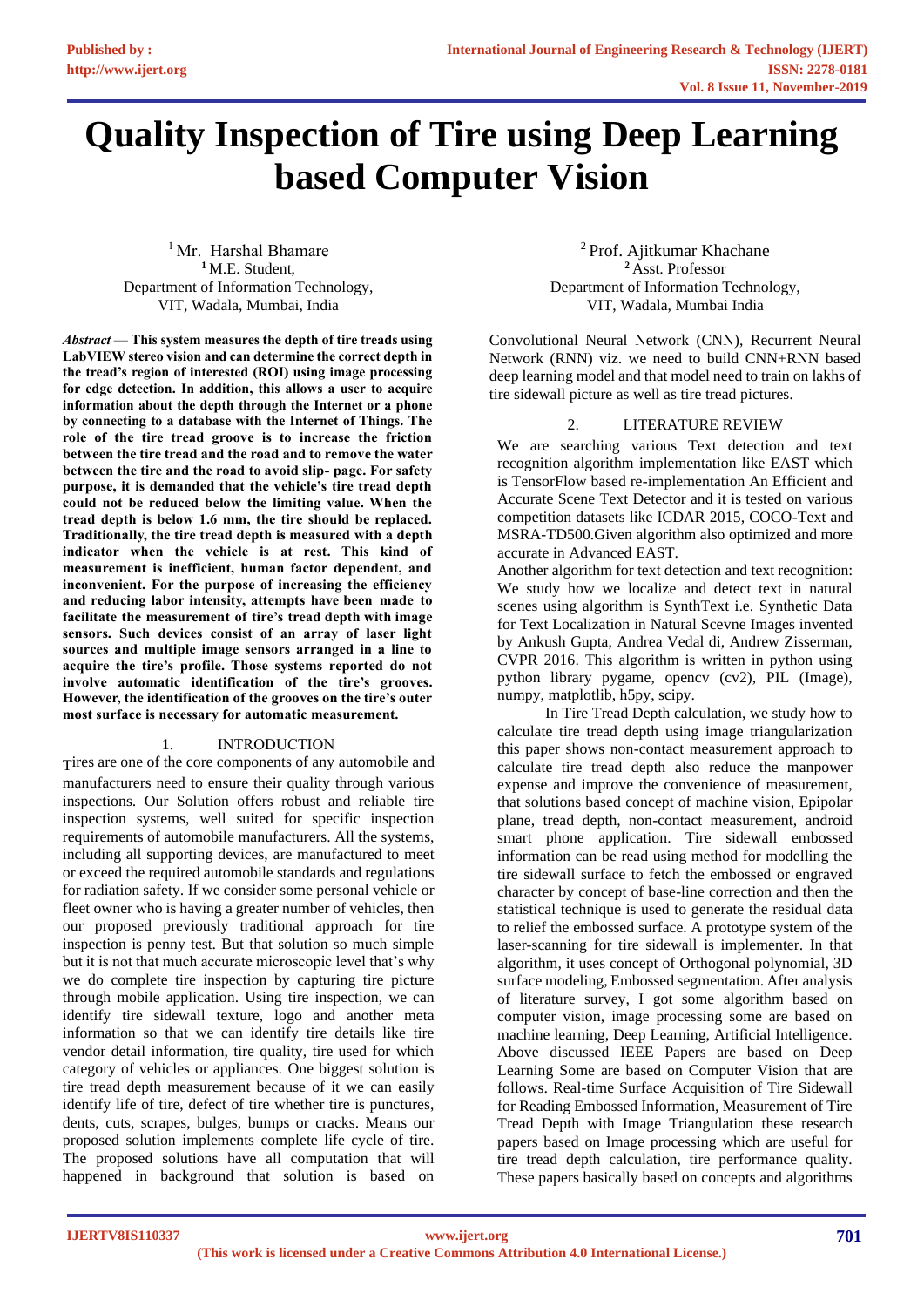of computer vision, image processing. Remaining paper are useful for detecting tire texture and other details using deep learning or machine learning.

## 3. OBJECTIVE OF THE RESEARCH WORK

Self-tire inspection through mobile application interface so that end user can predict tire life and defect detection, punctures, dents, cuts, scrapes, bulges, bumps or cracks in tire. Any tire consists of two main parts: treads, which come in contact with the road, and sidewalls that contain many information about the tire such as manufacturer name, radial, etc. The DOT code is a part of information printed on the sidewall. The DOT code as shown in **Fig. 1** begins with the word "DOT" followed by codes that specify company, factory, mold, batch, and date of production. The last four digits represent the week and year when the tire was made. To manually classify different types of tires and its life, it takes a lot of time and effort



Figure 1: DOT code region on tire sidewall image

#### 4. PROBLEM FORMULATION

In this system our aim is to develop a system using machine learning or deep learning approach i.e. supervised learning algorithm approach firstly we need to gather various images vendor and tire type wise then we need classify that data set according to test dataset and training dataset approach. In this problem we will explore various deep learning algorithms which are based on Convolutional Neural Network (CNN) and Recurrent Neural Network (RNN) that are R-CNN, Fast R-CNN, Faster R-CNN, YOLO, Long Short-Term Memory (LSTM) etc. From that various algorithmic approaches, we analyses which is better. More number of images gives more accuracy in result of our output which is nearer to 99.99%. In this system, we will explore various deep learning frameworks i.e. TensorFlow, keras, Caffe, pytorch, theano etc. from these frameworks which is better for developing and maintaining source code.

## *4.1 Collection Dataset:*

In the proposed system main part is to collect the data i.e. dataset contains all images that images are needing to be pre-processed so that following preparation points need to consider

- Identify Outliers in your Dataset
- Improve Model Accuracy with Data Pre-Processing
- Discover Feature Engineering
- An Introduction to Feature Selection
- Tactics to Combat Imbalanced Classes in your

Machine Learning Dataset

Data Leakage in machine Learning or deep learning

We further divide our dataset in test Dataset and training Dataset. Training dataset is used for building deep learning model and test dataset is used for getting prediction of tire text recognition and tire tread measurement.



# 5. MOTIVATION/ PROBLEM STATEMENT DEFINITION

Traditionally end users i.e. drivers, fleet owners did selftire inspection using penny test.

Once every month, or before you embark upon long road trips, check your tires for wear and damage problems. One easy way to check for wear is by using the penny test. All you have to do is grab an Abraham Lincoln penny and follow 3 easy steps.

- Take a penny and hold Abe's body between your thumb and forefinger.
- Select a point on your tire where tread appears the lowest and place Lincoln's head into one of the grooves.
- If any part of Abe Lincoln's head is covered by the tread, you're driving with the legal and safe amount of tread. If your tread gets below that (approximately 2/32 of an inch), your car's ability to grip the road in adverse conditions is greatly reduced.

The research related to this problem is still in its early stages, hence, no mature solutions are available yet, and available knowledge in this field is not coherent enough to form strong basis. The main paper that was found in this field is titled "Pattern Recognition for Classification and Matching of Car Tires". The following is a description of its work. This paper is interested in whether a given tread pattern matches an existing tire; they saw that the only way at that moment is to compare it manually and search in a large library of tire tread patterns. So, they work to automate this pattern matching using computer vision, image processing and pattern recognition.

#### 6. PROPOSED RESEARCH METHODOLOGY

In this system our aim is to develop a system using machine learning or deep learning approach i.e. supervised learning algorithm approach firstly we need to gather various images vendor and tire type wise then we need classify that data set according to test dataset and training dataset approach. In this problem we will explore various deep learning algorithms which are based on Convolutional Neural Network (CNN) and Recurrent Neural Network (RNN) that are R-CNN, Fast R-CNN,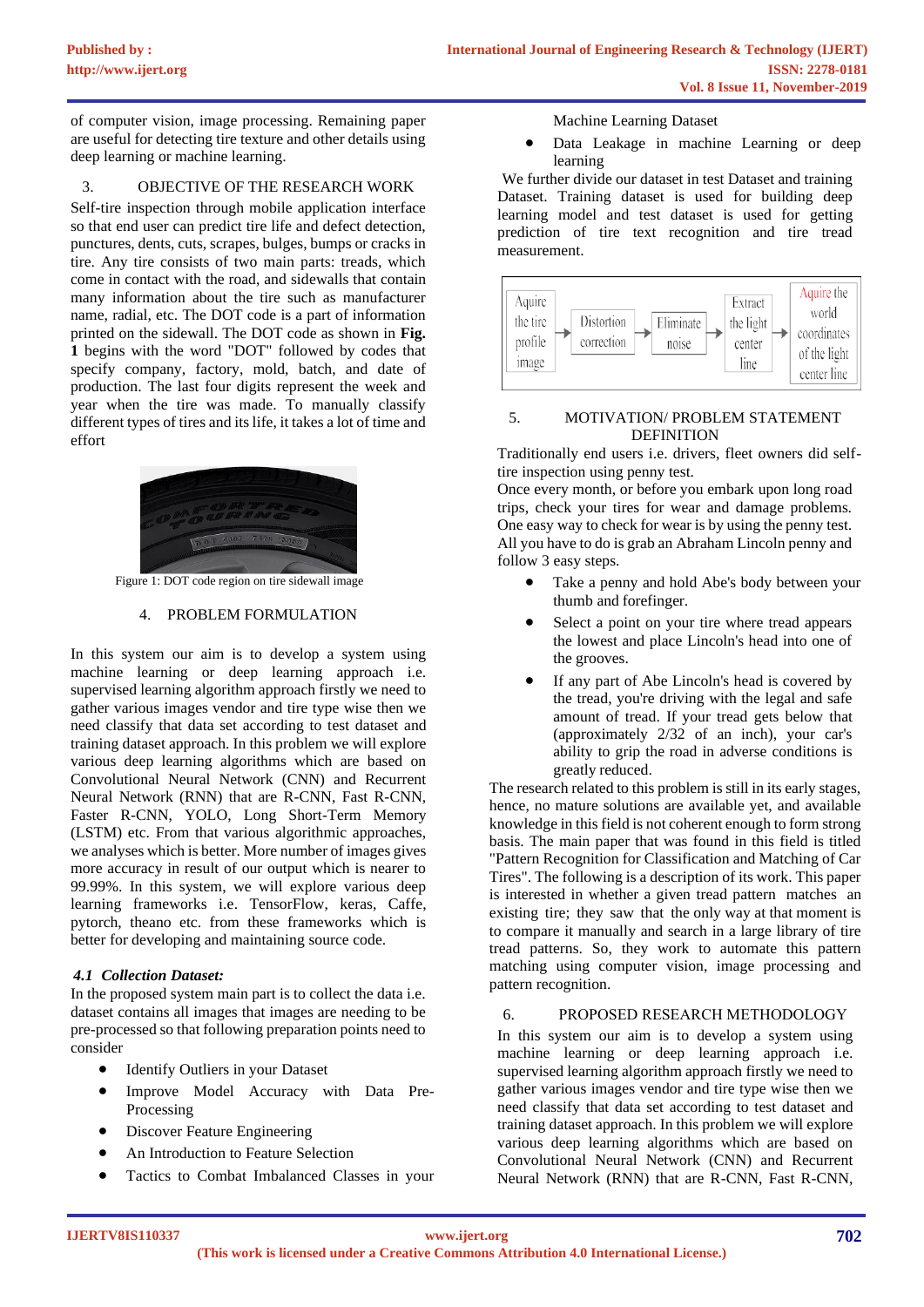Faster R-CNN, YOLO, Long Short-Term Memory (LSTM) etc. From that various algorithmic approaches, we analyses which is better. More number of images gives more accuracy in result of our output which is nearer to 99.99%. In this system, we will explore various deep learning frameworks i.e. TensorFlow, keras, Caffe, pytorch, theano etc. from these frameworks which is better for developing and maintaining source code.

#### 6.1 Method for tire tread depth measuring with image pattern:



In the research, a prototype tire tread depth measuring system was designed as shown in Figure 5. The system consists of two cameras, two laser emitters, a reflecting mirror, a supporting plate, a trigger switch and the software based on LabVIEW. There are two windows on the supporting plate for the laser plane passing through and the reflecting mirror seeing the tire. Two cameras (the left camera and the right camera) are fixed under the supporting plate, and the camera's principal axis is parallel to the ground and pointing to the mirror. The principal axis of the lens passes through the center of the mirror. The distance between the mirror center and the lens is 250 mm. With this distance, each camera has a view width of 250 mm with the selected focal length. Two cameras could cover a view width of 500 mm which is enough for the passenger car tire measurement. The parameters of the cameras are shown in Table 1. The mirror was placed for the cameras to see the image of the tire in the mirror. The angle between the mirror and the ground is 45°. The lasers adopted are line laser emitters, and the trigger adopted is a photoelectric switch. The parameters of the line laser emitter and those of the trigger are

shown in Table 2.

| Table 1. Camera parameters. |
|-----------------------------|
|                             |

| Laser emitter  | Parameters                 | Trigger terms | Parameters                     |
|----------------|----------------------------|---------------|--------------------------------|
| terms          |                            |               |                                |
| Product name   | Line laser                 | Product name  | The<br>photoelectric<br>switch |
| Product        | LT-B6305-                  | Product model | LX12-                          |
| model          | GLD                        |               | DJ30MNK                        |
| Light form     | Line                       | Detection     | $0 - 30$ m                     |
|                |                            | distance      |                                |
| Line width     | $0.5 \text{ mm}$           | Inductive     | The laser                      |
|                |                            | approach      | correlation                    |
|                |                            |               | type                           |
| The opening    | $10^{\circ} - 110^{\circ}$ | The output    | <b>NPN</b>                     |
| angle of light |                            | form          | normally                       |
|                |                            |               | open                           |
| Working        | $DC3-6V$                   | Working       | DC6-36 V                       |
| voltage        |                            | voltage       |                                |

| Table 2. Laser emitter and trigger parameters. |  |  |  |  |  |  |
|------------------------------------------------|--|--|--|--|--|--|
|------------------------------------------------|--|--|--|--|--|--|

| <b>Items</b>    | Left camera               | Right camera             |
|-----------------|---------------------------|--------------------------|
| Sensor type     | CCD                       | CCD                      |
| Sensor size     | 4.9 mm 3 3.6 mm           | 4.9 mm 3 3.6             |
|                 |                           | mm                       |
| Resolution (H)  | 1294 pixels 3 964         | 1294 pixels 3            |
| 3V              | pixels                    | 964 pixels               |
| Pixel size (H 3 | 3.75 mm 3 3.75 mm         | 3.75 mm 3 3.75           |
| V)              |                           | mm                       |
| Frame rate      | 30 fps                    | 30 fps                   |
| Mono/color      | Mono                      | Mono                     |
| Focal length    | $fx = 6.1$ mm, $fy = 6.1$ | $fx = 6.3$ mm, $fy =$    |
|                 | mm                        | $6.2 \text{ mm}$         |
| Optical center  | $u = 630.8$ pixel, $v =$  | $u = 632.6$ pixel, $v =$ |
|                 | $491.4$ pixel             | $452.1$ pixel            |

The main reason for the application of the line laser emitter is that the laser forms a laser plane and its projection is a line strip. The laser line width is 0.5mm and the maximum opening angle of the laser emitter is 110°. Two-line laser emitters can completely cover the tire tread surface, and two laser emitters were installed to form one laser plane. The laser plane is placed in front of the mirror, and the angle between the laser plane and the ground is 45°. The main reason that a photoelectric switch was applied is that the photoelectric switch's trigger position on the supporting plate is a line.



# 7. POSSIBLE OUTCOME / RESULT

In just a few years, deep learning almost subverts the thinking of image classification, speech recognition and many other fields, and are forming an end-to-end model in which the most reprehensive deep features can be learnt and classified automatically. This model tends to make everything easier. Moreover, in deep nets each layer can be adjusted according to the final task and ultimately to achieve co-operation between the layers which can greatly improve the accuracy of the task.



Fig: snapshot of outcomes

#### 8. CONCLUSIONS

The proposed system will target to various tire making vendors, personal vehicle users i.e. drivers, fleet owners. Automatic quality inspection is strongly desired by tire industry to take the place of the manual inspection. Different from the existing tire defect detection algorithms that fail to work for tire tread images, the proposed

**IJERTV8IS110337**